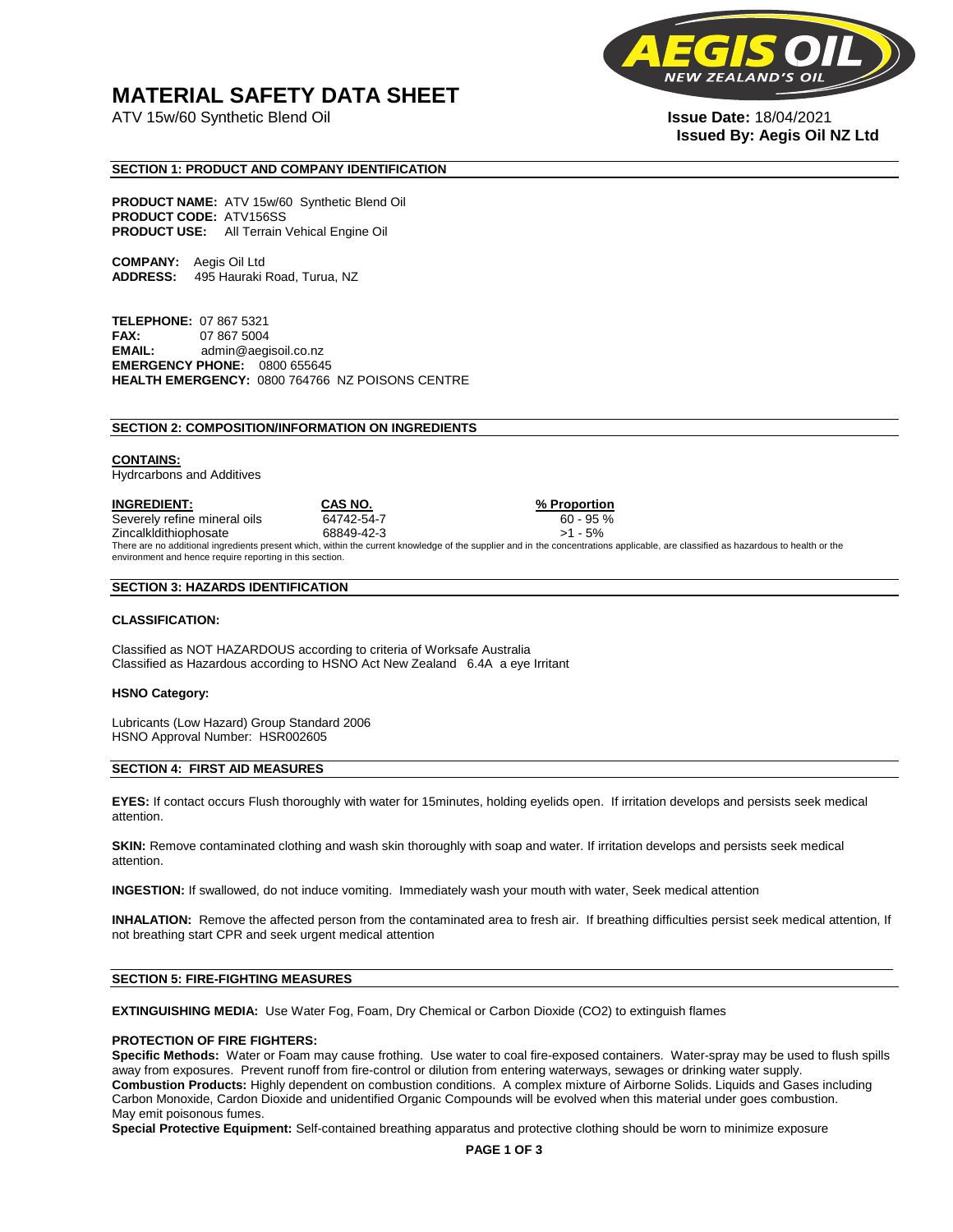# **MATERIAL SAFETY DATA SHEET**

ATV 15w/60 Synthetic Blend Oil **Issue Date:** 18/04/2021



**Issued By: Aegis Oil NZ Ltd** 

#### **SECTION 6: ACCIDENTAL RELEASE MEASURES**

**SPILL MANAGEMENT:** Eliminate all sources of ignition in the vicinity of the spilled material. Stop the leak if safe to do so. Contain and absorb with suitable absorbent material. Collect material and place into a suitably sealed and labeled container – Dispose of in the manner consistent with applicable regulations. Observe precautions in Exposure Controls/Personal Protection. Avoid breathing vapours and contact to the skin and eyes

**NOTIFICATION PROCEDURES:** Report spills as required to appropriate authorities Local Environment, Health Officer, Area Water Authority and or Fire Brigade/Police

#### **SECTION 7: HANDLING AND STORAGE**

**PRECAUTIONARY MEASURE:** Keep out of the reach of children

**GENERAL HANDLING:** Avoid contamination of the soil or releasing this material into sewage and drainage systems and bodies of water **STOREAGE:** Do not store in open or unlabeled containers. Store in a well ventilated place away from ignition sources, Strong Oxidizing Agents, Food Stuffs and Clothing. Keep closed when not in use or empty

**OTHER PRECAUTIONS:** Misuse of empty containers can be hazardous. Do not cut, weld, heat or drill. Do not pressurize or expose to open flame or heat. Keep closed when not in use or empty. Dispose of in the correct manner

#### **SECTION 8: EXPOSURE CONTROLS/PERSONAL PROTECTION**

#### **ENGINEERING CONTROLS:** Use in a well ventilated area

**VENTILATION:** Natural ventilation should be sufficient**,** however where vapours or mists are generated the use of a local exhaust system is recommended.

**RESPIRATORY PROTECTION:** No respiratory protection is normally required. Where ventilation is inadequate and vapours and/or mists are generated the use of an approved respirator with organic vapour/particulate filter complying AS/NZ1715 and AS/NZS 1716 is recommended. **EYE PROTECTION:** Avoid contact with eyes. Normal industrial eye protection practices should be employed

**SKIN PROTECTION:** No special protective clothing is required. Wear Gloves of impervious material if handling material for prolonged periods and chemical resistant Apron where clothing is likely to be contaminated is recommended.

**WORK HYGIENIC PRACTICES:** Good Personal hygiene practices should be followed

#### **EXPOSURE GUIDELINES:**

| <b>Component</b> | <b>Country.Agency</b> | <b>TWA</b>          | <b>STEL</b>    | Ceilina | <b>Notation</b>          |
|------------------|-----------------------|---------------------|----------------|---------|--------------------------|
|                  |                       |                     |                |         |                          |
| Oil Mist         | New Zealand           | 5 <sub>mq</sub> /m3 | $10$ mg/m $3-$ |         | $\overline{\phantom{a}}$ |

Consult local authorities for the appropriate values

#### **SECTION 9: PHYSICAL AND CHEMICAL PROPERTIES**

**Attention: The data below are typical values and do not constitute a specification** 

**COLOUR:** Amber **ODOUR:** Mild Mineral Oil Odour **ODOUR THRESHOLD:** Not Establish **PHYSICAL STATE:** Liquid **BOILING POINT:** >220 ºC **SOLUBILITY:** Insoluble **SPECIFIC GRAVITY:** Typically 0.865g/mL **VAPOUR PRESSURE:** Expected to be <0.0005 kPa @ 20 ºC **VAPOUR DENSITY:** >2.0 **KINEMATIC VISCOSITY:** Typically 15 cSt @ 100 ºC **FREEZING POINT: Not Establish FLASH POINT:** > 200 ºC **FLAMMABILITY:** Not Establish